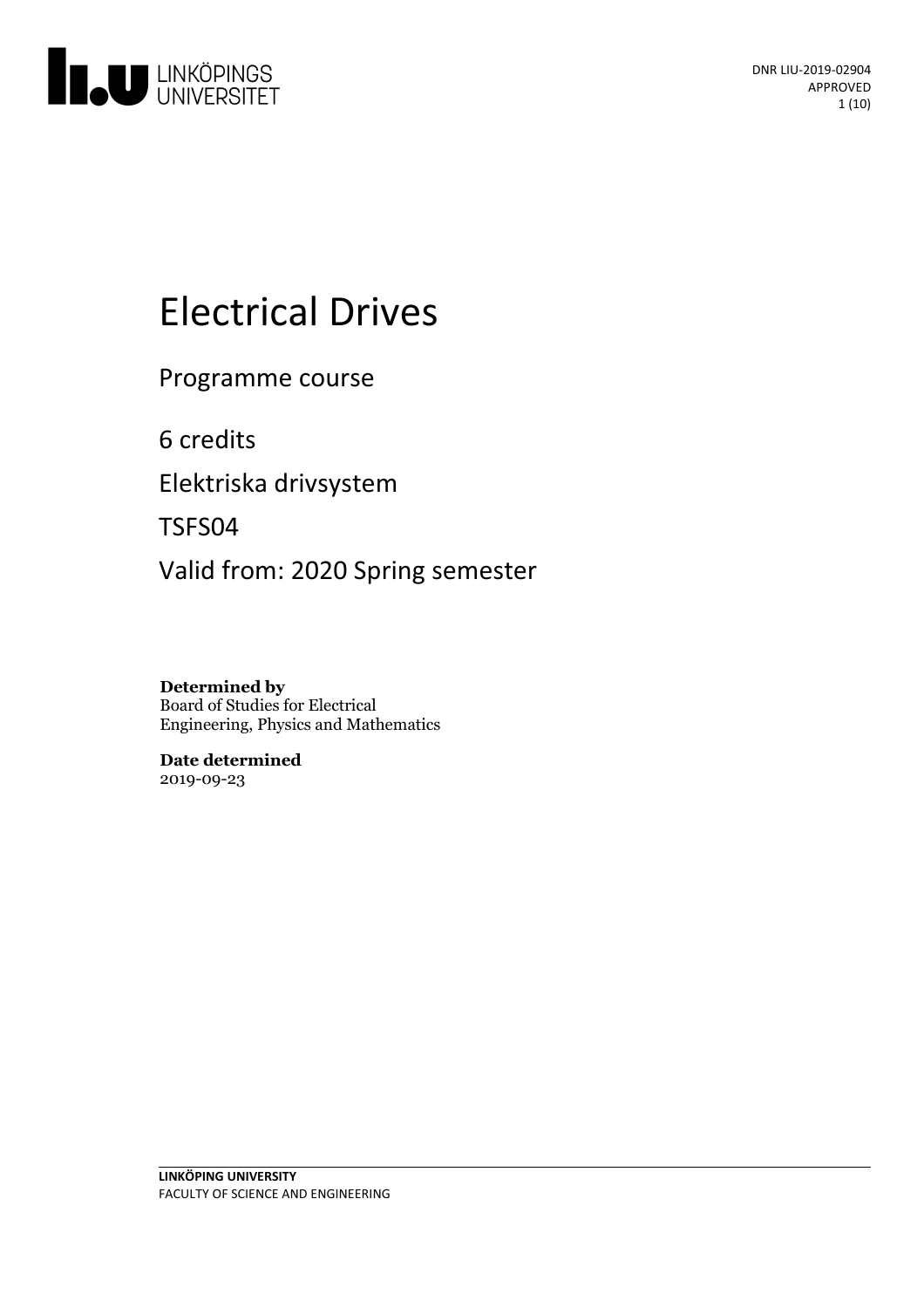# Main field of study

Electrical Engineering

Course level

First cycle

### Advancement level

 $G<sub>2</sub>X$ 

# Course offered for

- Engineering Electronics, B Sc in Engineering
- Mechanical Engineering, M Sc in Engineering
- Applied Physics and Electrical Engineering International, M Sc in Engineering
- Applied Physics and Electrical Engineering, M Sc in Engineering

# Entry requirements

Note: Admission requirements for non-programme students usually also include admission requirements for the programme and threshold requirements for progression within the programme, or corresponding.

# **Prerequisites**

Basic knowledge of circuit theory, electromagnetism, and Matlab.

# Intended learning outcomes

To provide basic knowledge of electric machinery. After the course the student should be able to:

- $\bullet$  explain the design and operation principles of different types of electric machinery.
- $\bullet$  explain and perform calculations on electromechanical energy conversion
- explain the performance characteristics of different types of machines.<br>• model and parameterize electric machinery.<br>• describe how different parameters in the engine models affect engine
- 
- design experiments to identify the motor parameters.<br>• calculate power flows of electric drive systems.<br>• design and implement control strategies for steady-state operation of
- 
- 
- electric machinery.

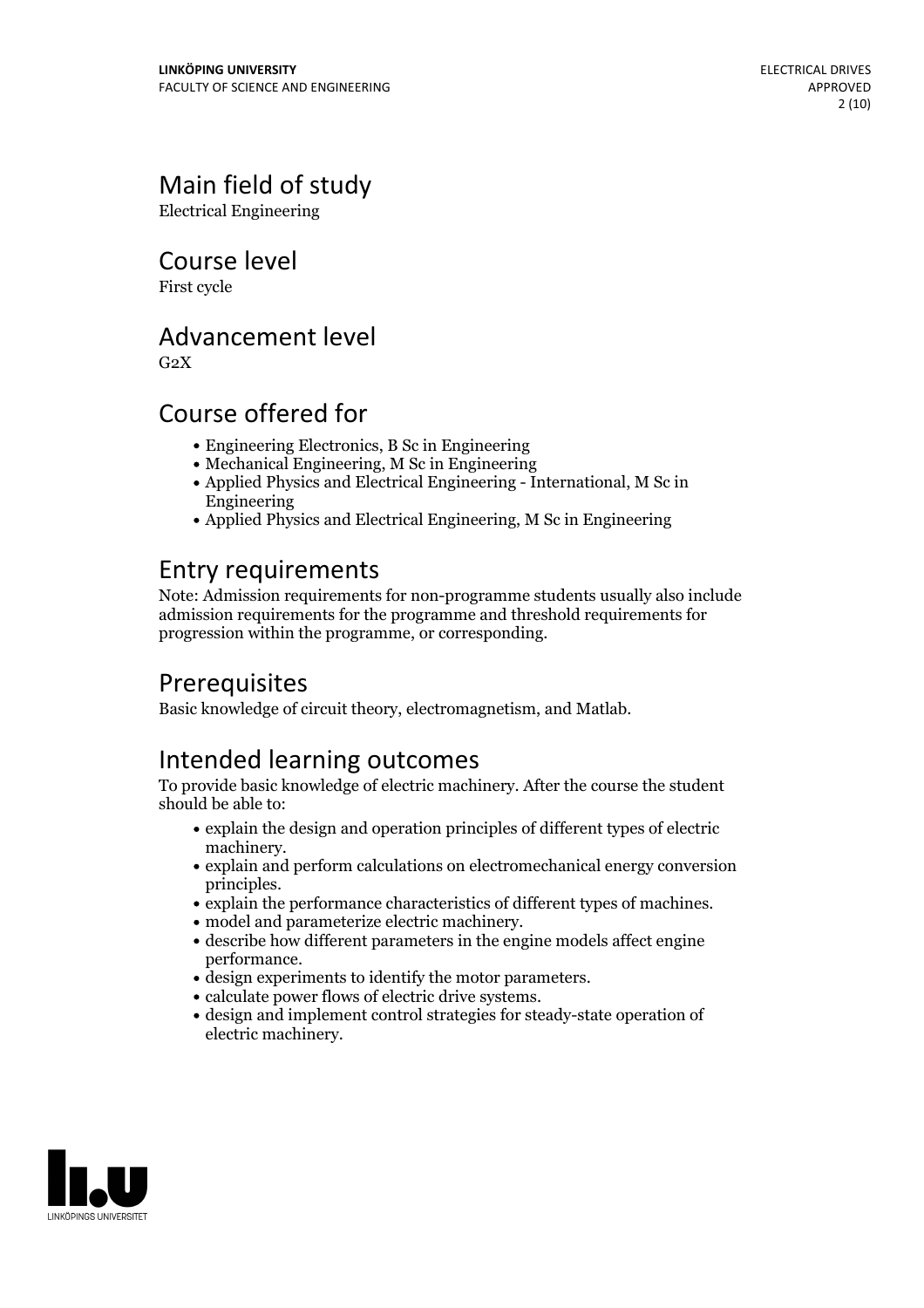### Course content

- Introduction of electric machinery, which includes a brief review of various
- types of electric machines.<br>• Review of the main components of electric machines and physical principles used to model these. Special emphasis is placed on understanding of electromechanical conversion principles and magnetic
- Modeling, parameterization, and control of DC, synchronous, and asynchronous machines.

# Teaching and working methods

The course consists of lectures, problem solving sessions, and laboratory sessions.

### Examination

| TEN <sub>1</sub> | Written examination | 4 credits | U, 3, 4, 5 |
|------------------|---------------------|-----------|------------|
| LAB <sub>1</sub> | Laboratory work     | 2 credits | U.G        |

# Grades

Four-grade scale, LiU, U, 3, 4, 5

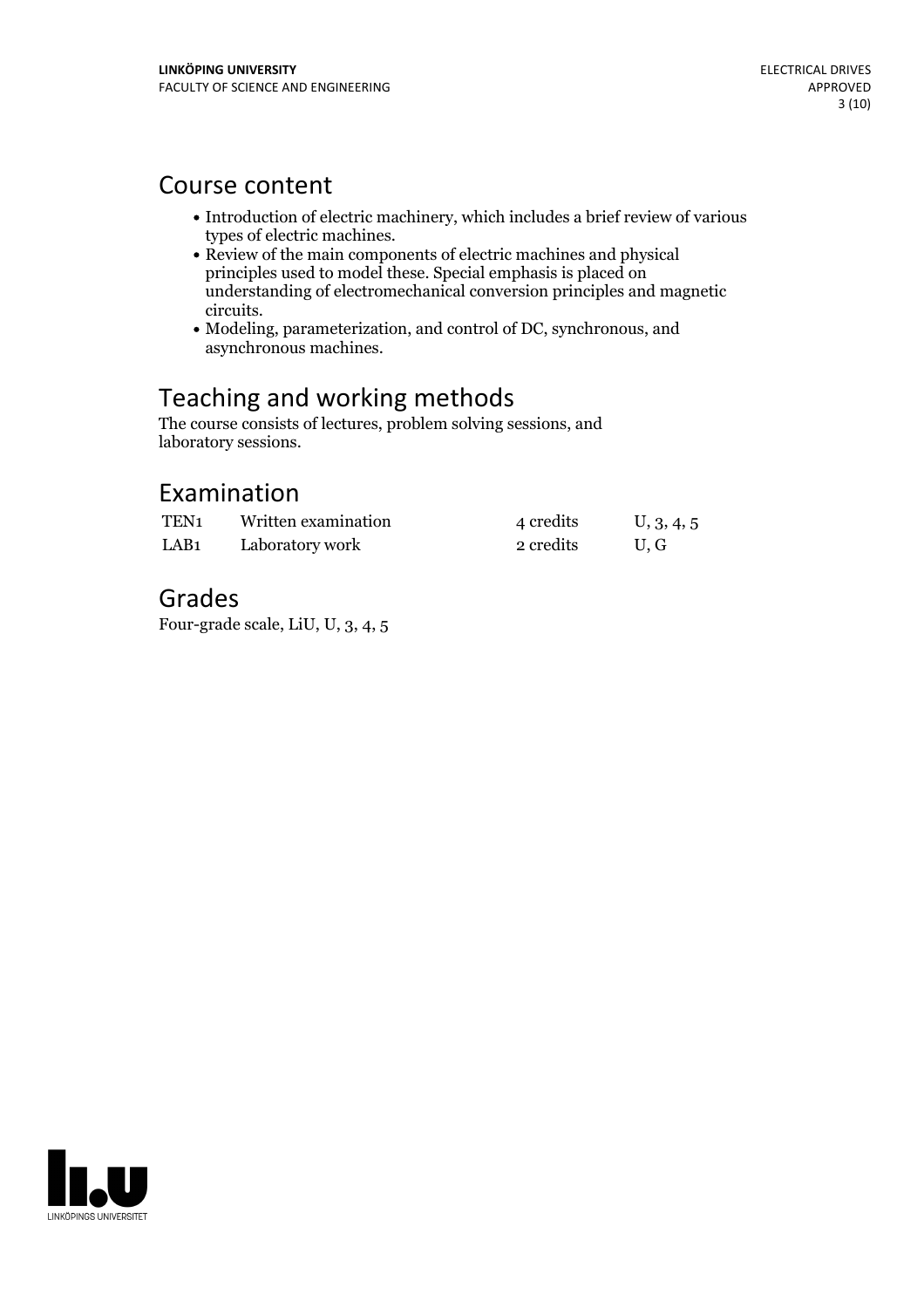# Other information

#### **About teaching and examination language**

The teaching language is presented in the Overview tab for each course. The examination language relates to the teaching language as follows:

- If teaching language is Swedish, the course as a whole or in large parts, is taught in Swedish. Please note that although teaching language is Swedish, parts of the course could be given in English. Examination language is
- Swedish.<br>• If teaching language is Swedish/English, the course as a whole will be taught in English if students without prior knowledge of the Swedish language participate. Examination language is Swedish or English
- (depending on teaching language).<br>
 If teaching language is English, the course as a whole is taught in English.<br>
Examination language is English.

#### **Other**

The course is conducted in a manner where both men's and women's

experience and knowledge are made visible and developed. The planning and implementation of <sup>a</sup> course should correspond to the course syllabus. The course evaluation should therefore be conducted with the course syllabus as a starting point.

### Department

Institutionen för systemteknik

# Director of Studies or equivalent

Johan Löfberg

### Examiner

Daniel Jung

### Course website and other links

<http://www.fs.isy.liu.se/Edu/Courses/TSFS04>

### Education components

Preliminary scheduled hours: 60 h Recommended self-study hours: 100 h

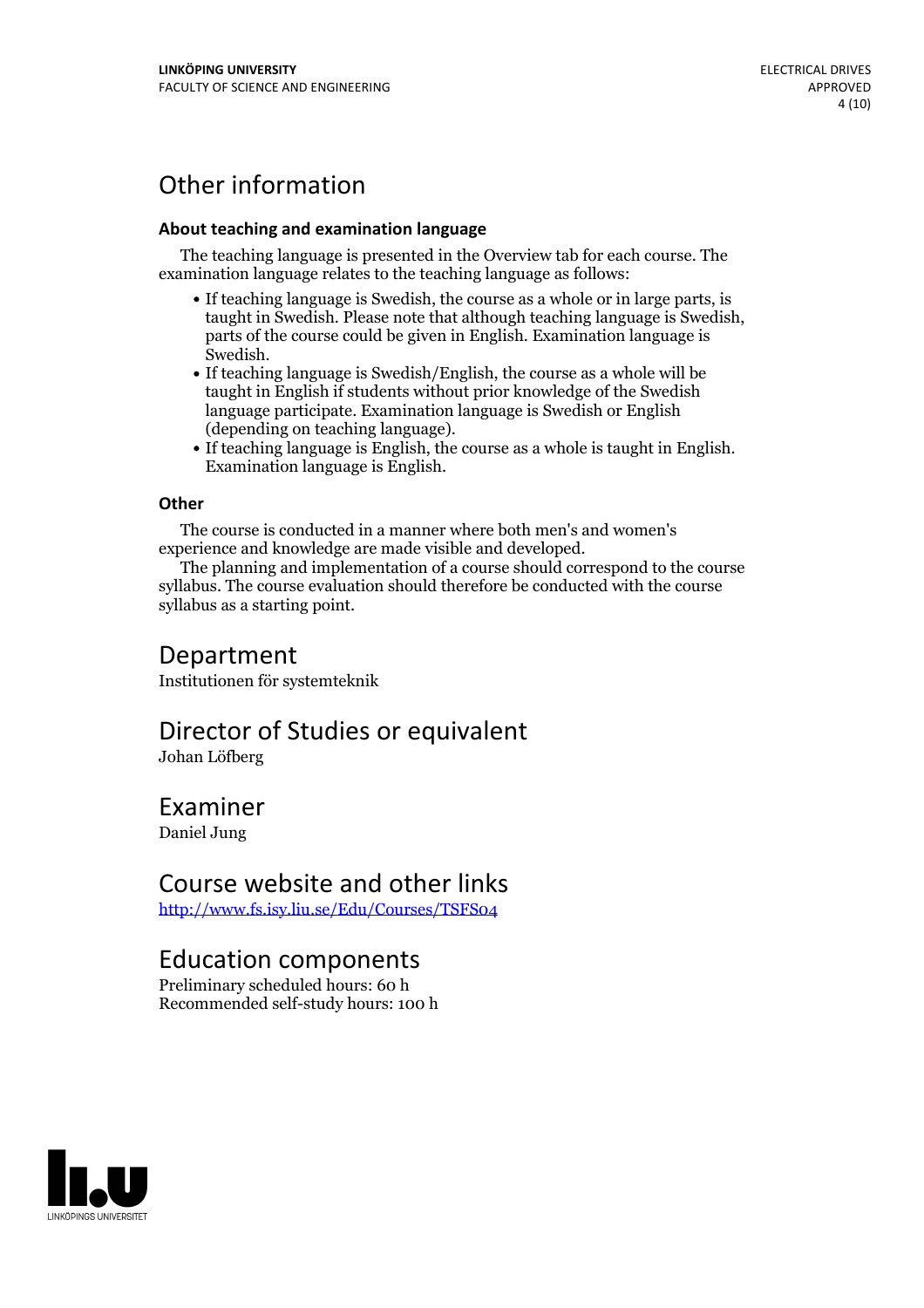# Course literature

Electric Machinery 6th Edition, A. E. Fitzgerald, Charles Kingsley Jr., Stephen D. Umans. Mc GrawHill, Boston, <sup>2003</sup> samt kursens lektionskompendium, laborationskompendium och formelsamling.

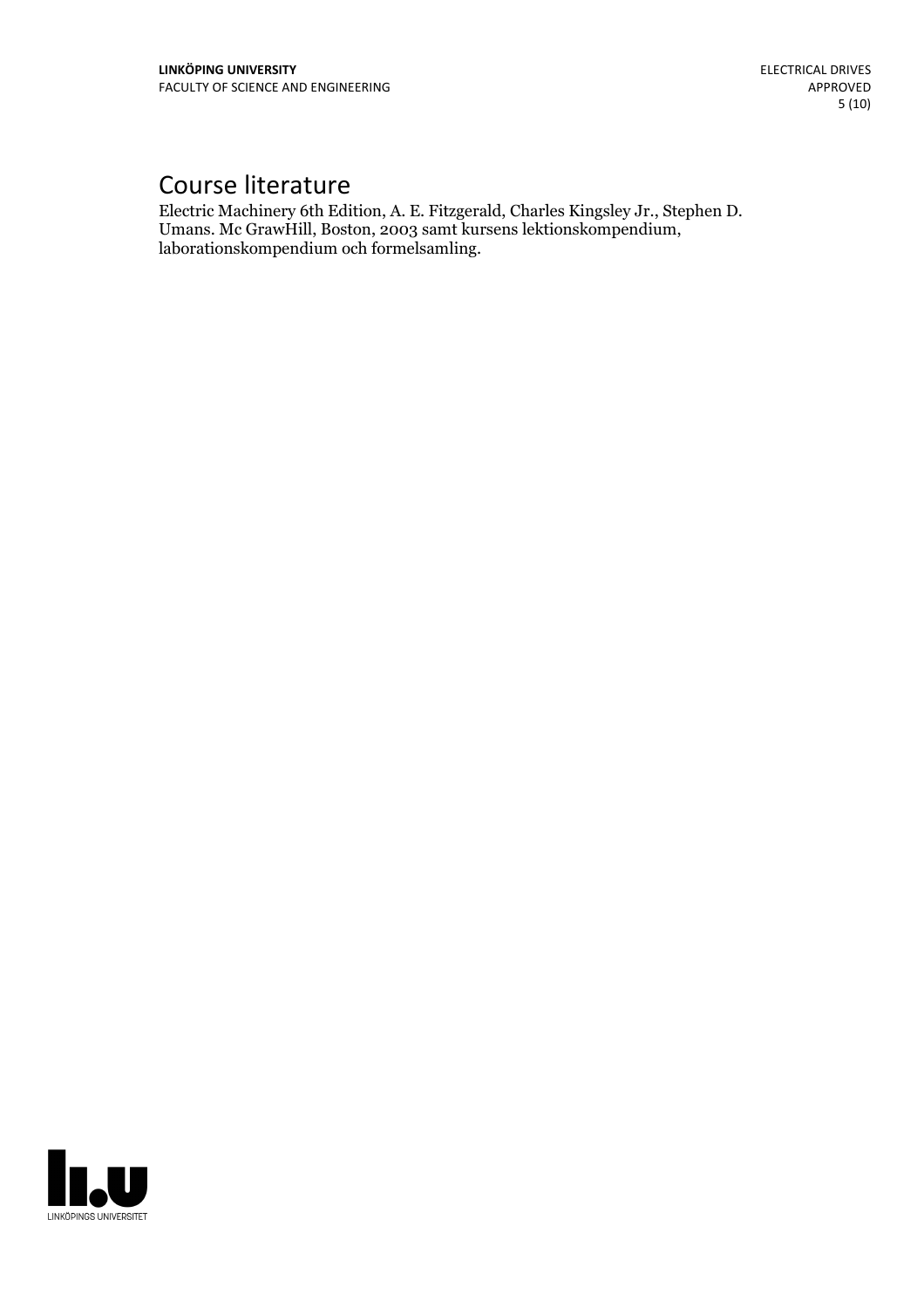# **Common rules**

#### **Course syllabus**

A syllabus must be established for each course. The syllabus specifies the aim and contents of the course, and the prior knowledge that a student must have in order to be able to benefit from the course.

### **Timetabling**

Courses are timetabled after a decision has been made for this course concerning its assignment to a timetable module.

#### **Interrupting a course**

The vice-chancellor's decision concerning regulations for registration, deregistration and reporting results (Dnr LiU-2015-01241) states that interruptions in study are to be recorded in Ladok. Thus, all students who do not participate in a course for which they have registered must record the interruption, such that the registration on the course can be removed. Deregistration from <sup>a</sup> course is carried outusing <sup>a</sup> web-based form: https://www.lith.liu.se/for-studenter/kurskomplettering?l=en.

### **Cancelled courses**

Courses with few participants (fewer than 10) may be cancelled or organised in a manner that differs from that stated in the course syllabus. The Dean is to deliberate and decide whether a course is to be cancelled or changed from the course syllabus.

### **Guidelines relatingto examinations and examiners**

For details, see Guidelines for education and examination for first-cycle and second-cycle education at Linköping University, http://styrdokument.liu.se/Regelsamling/VisaBeslut/917592.

An examiner must be employed as a teacher at LiU according to the LiU Regulations for Appointments

(https://styrdokument.liu.se/Regelsamling/VisaBeslut/622784). For courses in second-cycle, the following teachers can be appointed as examiner: Professor (including Adjunct and Visiting Professor), Associate Professor (including Adjunct), Senior Lecturer (including Adjunct and Visiting Senior Lecturer), Research Fellow, or Postdoc. For courses in first-cycle, Assistant Lecturer (including Adjunct and Visiting Assistant Lecturer) can also be appointed as examiner in addition to those listed for second-cycle courses. In exceptional cases, a Part-time Lecturer can also be appointed as an examiner at both first- and second cycle, see Delegation of authority for the Board of Faculty of Science and Engineering.

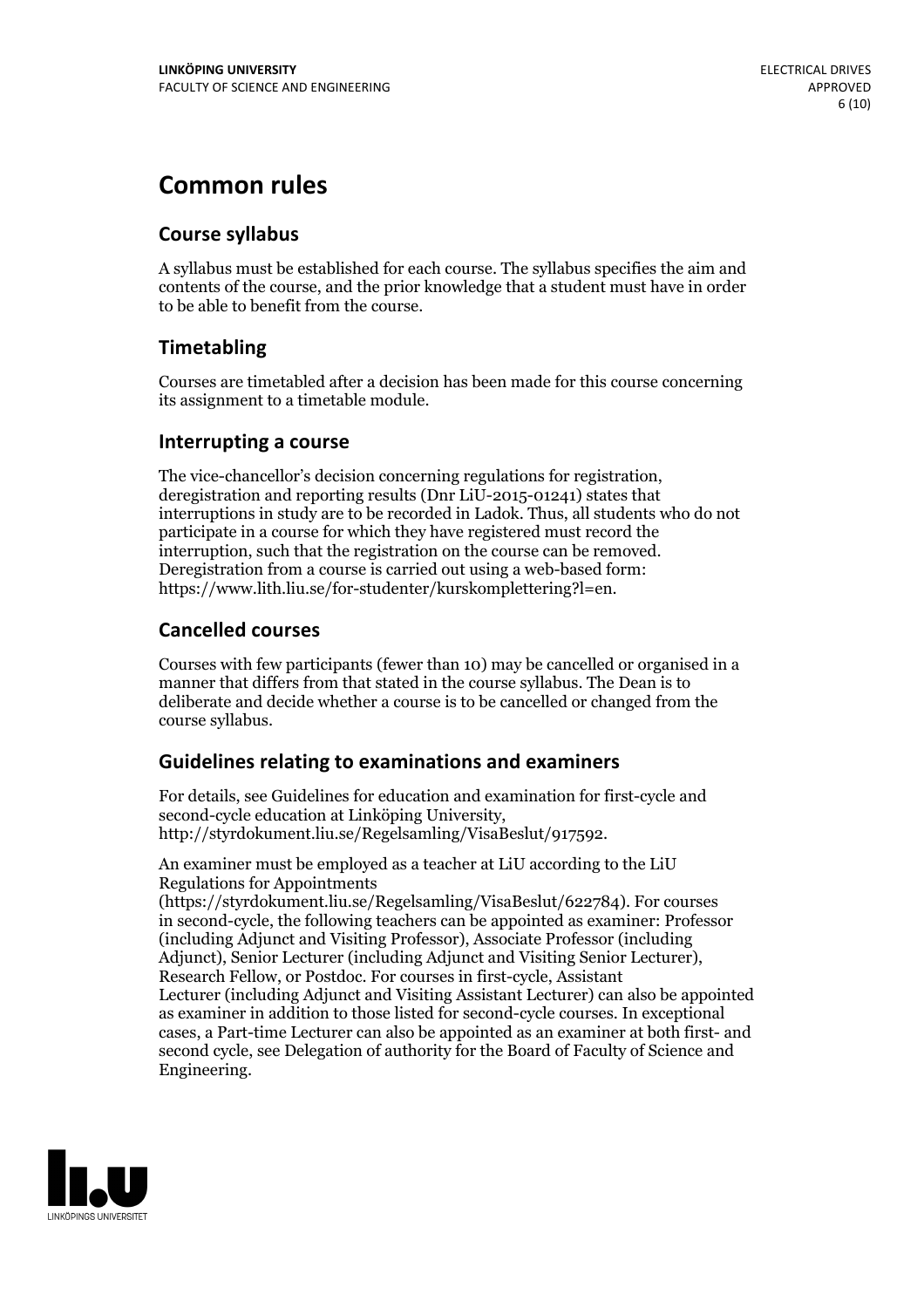#### **Forms of examination**

#### **Examination**

Written and oral examinations are held at least three times a year: once immediately after the end of the course, once in August, and once (usually) in one of the re-examination periods. Examinations held at other times are to follow a decision of the board of studies.

Principles for examination scheduling for courses that follow the study periods:

- courses given in VT1 are examined for the first time in March, with re-examination in June and August
- courses given in VT2 are examined for the first time in May, with re-examination in August and October
- courses given in HT1 are examined for the first time in October, with re-examination in January and August
- courses given in HT2 are examined for the first time in January, with re-examination in March and in August.

The examination schedule is based on the structure of timetable modules, but there may be deviations from this, mainly in the case of courses that are studied and examined for several programmes and in lower grades (i.e. 1 and 2).

Examinations for courses that the board of studies has decided are to be held in alternate years are held three times during the school year in which the course is given according to the principles stated above.

Examinations for courses that are cancelled orrescheduled such that they are not given in one or several years are held three times during the year that immediately follows the course, with examination scheduling that corresponds to the scheduling that was in force before the course was cancelled or rescheduled.

When a course is given for the last time, the regular examination and two re-<br>examinations will be offered. Thereafter, examinations are phased out by offering three examinations during the following academic year at the same times as the examinations in any substitute course. If there is no substitute course, three examinations will be offered during re-examination periods during the following academic year. Other examination times are decided by the board of studies. In all cases above, the examination is also offered one more time during the academic year after the following, unless the board of studies decides otherwise.

If a course is given during several periods of the year (for programmes, or on different occasions for different programmes) the board or boards of studies determine together the scheduling and frequency of re-examination occasions.

#### **Registration for examination**

In order to take an examination, a student must register in advance at the Student Portal during the registration period, which opens 30 days before the date of the examination and closes 10 days before it. Candidates are informed of the location of the examination by email, four days in advance. Students who have not

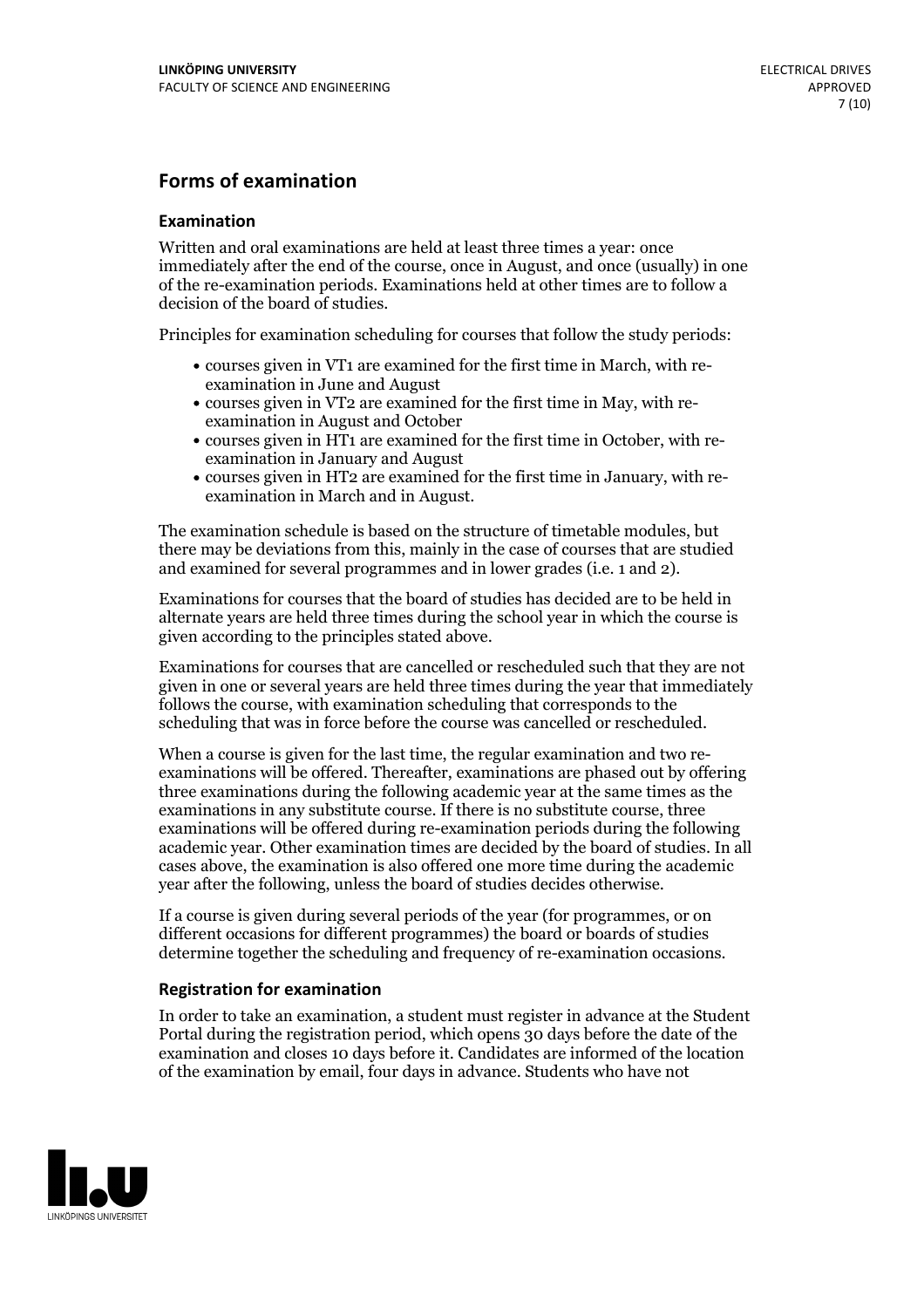registered for an examination run the risk of being refused admittance to the examination, if space is not available.

Symbols used in the examination registration system:

\*\* denotes that the examination is being given for the penultimate time.

\* denotes that the examination is being given for the last time.

#### **Code of conduct for students during examinations**

Details are given in a decision in the university's rule book: http://styrdokument.liu.se/Regelsamling/VisaBeslut/622682.

#### **Retakes for higher grade**

Students at the Institute of Technology at LiU have the right to retake written examinations and computer-based examinations in an attempt to achieve a higher grade. This is valid for all examination components with code "TEN" and "DAT". The same right may not be exercised for other examination components, unless otherwise specified in the course syllabus.

A retake is not possible on courses that are included in an issued degree diploma.

#### **Retakes of other forms of examination**

Regulations concerning retakes of other forms of examination than written examinations and computer-based examinations are given in the LiU guidelines

http://styrdokument.liu.se/Regelsamling/VisaBeslut/917592.

#### **Plagiarism**

For examinations that involve the writing of reports, in cases in which it can be assumed that the student has had access to other sources (such as during project work, writing essays, etc.), the material submitted must be prepared in accordance with principles for acceptable practice when referring to sources (references or quotations for which the source is specified) when the text, images, ideas, data,  $\vec{e}$  etc. of other people are used. It is also to be made clear whether the author has reused his or her own text, images, ideas, data, etc. from previous examinations, such as degree projects, project reports, etc. (this is sometimes known as "self- plagiarism").

A failure to specify such sources may be regarded as attempted deception during examination.

#### **Attempts to cheat**

In the event of <sup>a</sup> suspected attempt by <sup>a</sup> student to cheat during an examination, or when study performance is to be assessed as specified in Chapter <sup>10</sup> of the Higher Education Ordinance, the examiner is to report this to the disciplinary board of the university. Possible consequences for the student are suspension from study and a formal warning. More information is available at https://www.student.liu.se/studenttjanster/lagar-regler-rattigheter?l=en.

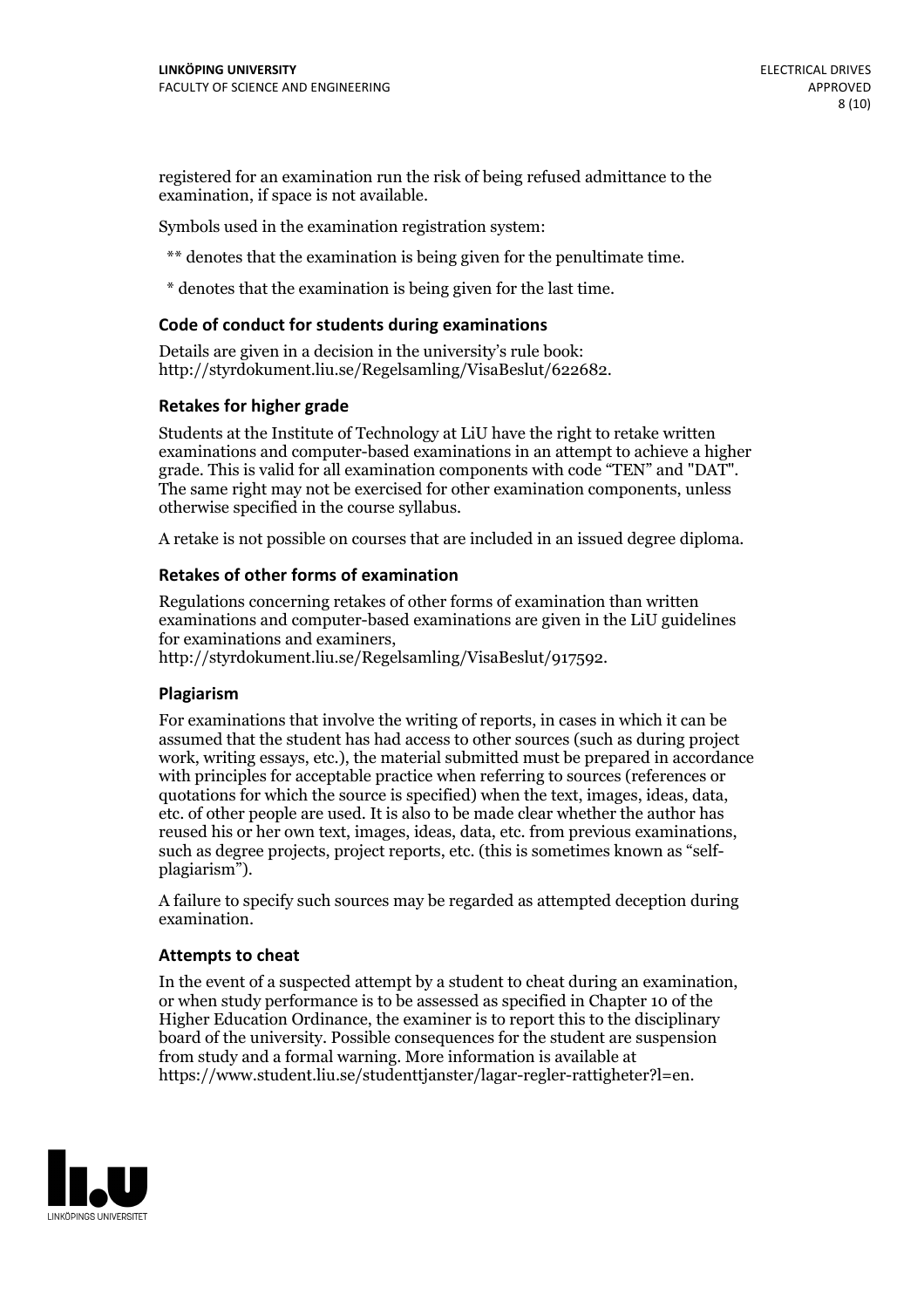#### **Grades**

The grades that are preferably to be used are Fail (U), Pass (3), Pass not without distinction  $(4)$  and Pass with distinction  $(5)$ .

- 1. Grades U, 3, 4, 5 are to be awarded for courses that have written
- examinations. 2. Grades Fail (U) and Pass (G) may be awarded for courses with <sup>a</sup> large degree of practical components such as laboratory work, project work and group work. 3. Grades Fail (U) and Pass (G) are to be used for degree projects and other
- independent work.

#### **Examination components**

- 
- 1. Grades U, 3, 4, <sup>5</sup> are to be awarded for written examinations (TEN). 2. Examination components for which the grades Fail (U) and Pass (G) may be awarded are laboratory work (LAB), project work (PRA), preparatory written examination (KTR), oral examination (MUN), computer-based
- examination (DAT), home assignment (HEM), and assignment (UPG). 3. Students receive grades either Fail (U) or Pass (G) for other examination components in which the examination criteria are satisfied principally through active attendance such as other examination (ANN), tutorial group (BAS) or examination item (MOM). 4. Grades Fail (U) and Pass (G) are to be used for the examination
- components Opposition (OPPO) and Attendance at thesis presentation (AUSK) (i.e. part of the degree project).

For mandatory components, the following applies: If special circumstances prevail, and if it is possible with consideration of the nature of the compulsory component, the examiner may decide to replace the compulsory component with another equivalent component. (In accordance with the LiU Guidelines for education and examination for first-cycle and second-cycle education at Linköping University, http://styrdokument.liu.se/Regelsamling/VisaBeslut/917592).

For written examinations, the following applies: If the LiU coordinator for students with disabilities has granted a student the right to an adapted examination for a written examination in an examination hall, the student has the right to it. If the coordinator has instead recommended for the student an adapted examination or alternative form of examination, the examiner may grant this if the examiner assesses that it is possible, based on consideration of the course objectives. (In accordance with the LiU Guidelines for education and examination for first-cycle and second-cycle education at Linköping University, http://styrdokument.liu.se/Regelsamling/VisaBeslut/917592).

The examination results for a student are reported at the relevant department.

### **Regulations (applyto LiU in its entirety)**

The university is a government agency whose operations are regulated by